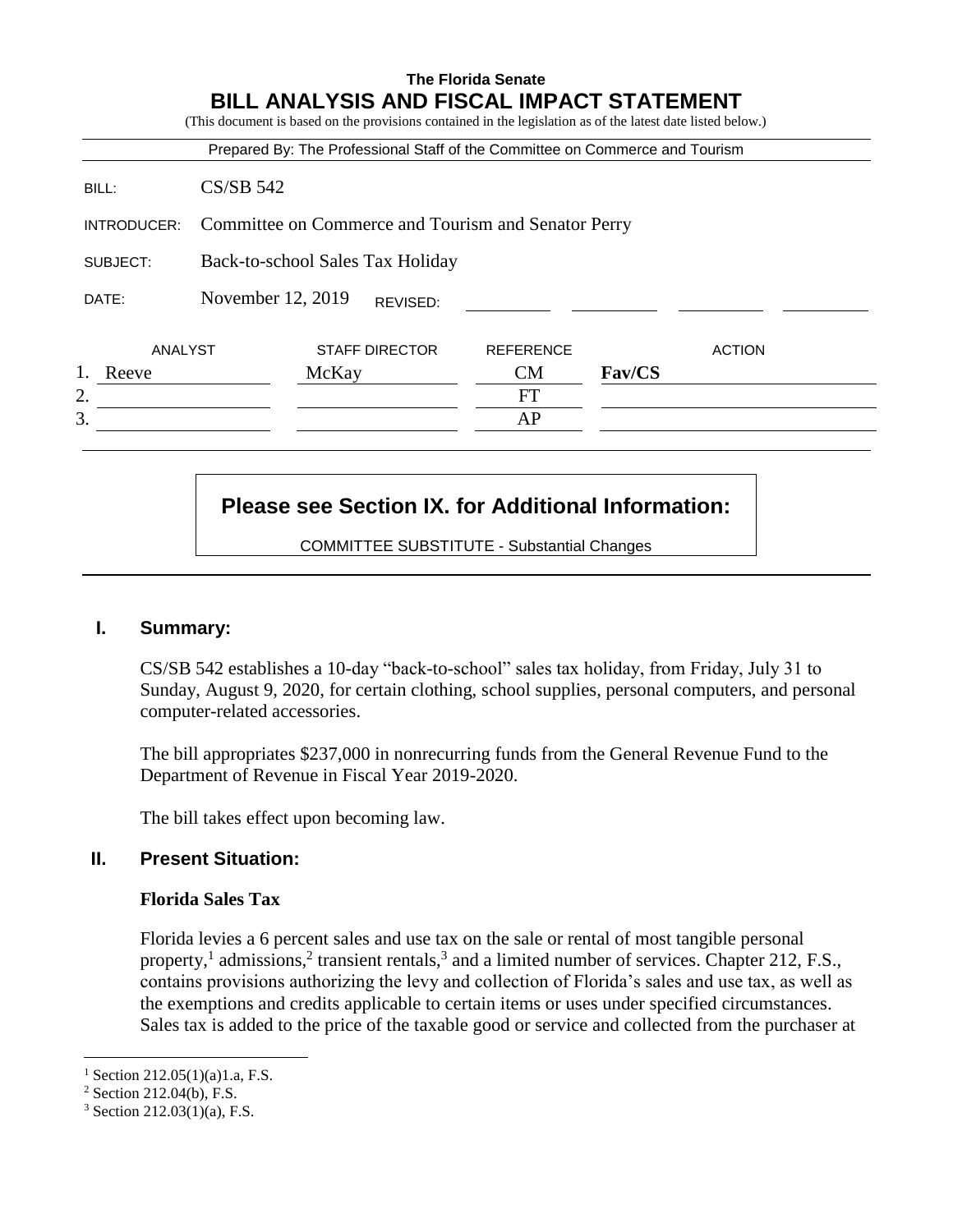the time of sale.<sup>4</sup> Sales tax receipts accounted for approximately 77 percent of the state's General Revenue in Fiscal Year 2018-2019.<sup>5</sup>

Section 212.055, F.S., authorizes counties to impose local discretionary sales surtaxes in addition to the state sales tax. A surtax applies to "all transactions occurring in the county which transactions are subject to the state tax imposed on sales, use, services, rentals, admissions, and other transactions by [ch. 212, F.S.], and communications services as defined in ch. 202."<sup>6</sup> The discretionary sales surtax is based on the tax rate imposed by the county where the taxable goods or services are sold or delivered. Discretionary sales surtax rates currently levied vary by county in a range of 0.5 to 2.5 percent.<sup>7</sup>

## *"Back-to-School" Sales Tax Holidays*

Florida has enacted a "back-to-school" sales tax holiday 18 times since 1998. The Florida Residents' Tax Relief Act of 1998 established Florida's first tax holiday, during which clothing purchases of \$50 or less were exempt from tax.<sup>8</sup> Backpacks were added to the tax holiday in 1999 and school supplies were added in 2001. In 2013, the Legislature expanded the exemption to include personal computers and related accessories selling for \$750 or less, purchased for noncommercial home or personal use. The duration of "back-to-school" sales tax holidays has varied from 3 to 10 days. The type and value of exempt items have also varied.<sup>9</sup>

Sixty-seven of the 73 school districts in Florida begin the 2019-2020 school year on August 12, 2019, and the remaining school districts will begin by August 19, 2020.<sup>10</sup>

# **III. Effect of Proposed Changes:**

The bill establishes a 10-day period, from July 31 to August 9, 2020, during which the following items are exempt from the state sales tax and local discretionary sales surtaxes:

- Clothing with a sales price of \$60 or less per item. "Clothing" is defined as any article of wearing apparel intended to be worn on or about the human body, excluding watches, watchbands, jewelry, umbrellas, and handkerchiefs, and all footwear, excluding skis, swim fins, roller blades, and skates;
- Wallets and bags with a sales price of \$60 or less per item, including handbags, backpacks, fanny packs, and diaper bags, but excluding briefcases, suitcases, and other garment bags;
- School supplies with a sales price of \$15 or less per item. "School supplies" is defined as pens, pencils, erasers, crayons, notebooks, notebook filler paper, legal pads, binders, lunch boxes, construction paper, markers, folders, poster board, composition books, poster paper, scissors, cellophane tape, glue or paste, rulers, computer disks, staplers and staples used to secure paper products, protractors, compasses, and calculators;

 $\overline{a}$ <sup>4</sup> *See* s. 212.07(2), F.S.

<sup>5</sup> Office of Economic and Demographic Research, *Florida Tax Handbook*, 16 (2019), available at <http://edr.state.fl.us/Content/revenues/reports/tax-handbook/taxhandbook2019.pdf> (last visited Nov. 12, 2019).

<sup>6</sup> Section 212.054(2)(a), F.S.

<sup>7</sup> *Supra* note 5, at 225-226.

<sup>8</sup> Chapter 98-341, Laws of Fla.

<sup>9</sup> *Supra* note 5, at 156-160.

<sup>10</sup> Florida Department of Education, *PK-12 Public School Data Publications and Reports*, available at [http://www.fldoe.org/accountability/data-sys/edu-info-accountability-services/pk-12-public-school-data-pubs](http://www.fldoe.org/accountability/data-sys/edu-info-accountability-services/pk-12-public-school-data-pubs-reports/index.stml)[reports/index.stml](http://www.fldoe.org/accountability/data-sys/edu-info-accountability-services/pk-12-public-school-data-pubs-reports/index.stml) (last visited Nov. 12, 2019).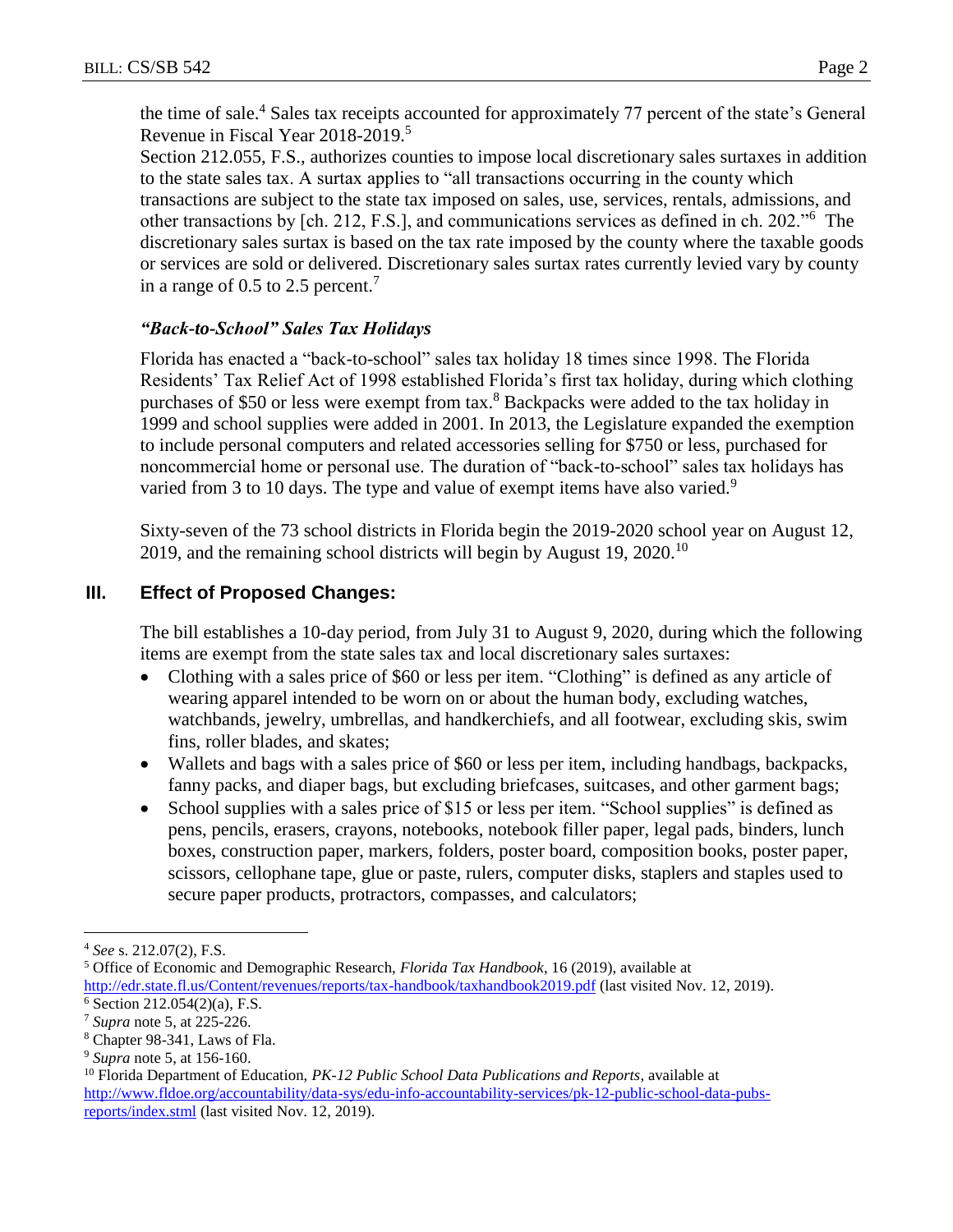- Personal computers with a sales price of \$1,000 or less per item. "Personal computers" includes electronic book readers, laptops, desktops, handhelds, tablets, or tower computers and excludes cellular telephones, video game consoles, digital media receivers, or devices that are not primarily designed to process data; and
- Personal computer-related accessories with a sales price of \$1,000 or less per item. "Personal computer-related accessories" includes keyboards, mice, personal digital assistants, monitors, other peripheral devices, modems, routers, and non-recreational software regardless of whether the accessories are used in association with a personal computer base unit. The term excludes furniture or systems, devices, software, monitors with a television tuner, or peripherals that are designed or intended primarily for recreational use.

The bill allows a business to opt out of participating in the sales tax holiday if less than 5 percent of the business's gross sales of tangible personal property in the prior calendar year consist of items that would be exempt under the bill. A business meeting this threshold must notify the Department of Revenue (DOR), in writing, by July 30, 2020, of its election to collect sales tax during the holiday. The business must post a copy of that notice in a conspicuous location at its place of business.

The exemptions provided for in the bill do not apply to the following:

- Sales within a theme park or entertainment complex, as defined in s. 509.013(9), F.S.;
- Sales within a public lodging establishment, as defined in s. 509.013(4), F.S.; and
- Sales within an airport, as defined in s. 330.27(2), F.S.

The bill appropriates, for the 2019-2020 fiscal year, \$237,000 in nonrecurring funds from the General Revenue Fund to the DOR for the purpose of implementing the sales tax holiday. Funds remaining unexpended as of June 30, 2020, shall revert and be re-appropriated for the same purpose in the 2020-2021 fiscal year.

The DOR may adopt emergency rules pursuant s. 120.54(4), F.S., for the purpose of implementing the bill.

The bill takes effect upon becoming law.

## **IV. Constitutional Issues:**

## A. Municipality/County Mandates Restrictions:

Article VII, s. 18 of the Florida Constitution governs laws that require counties and municipalities to spend funds, limit the ability of counties and municipalities to raise revenue, or reduce the percentage of state tax shared with counties and municipalities.

Subsection (b) of s. 18, Art. VII of the Florida Constitution provides that except upon approval of each house of the Legislature by two-thirds vote of the membership, the legislature may not enact, amend, or repeal any general law if the anticipated effect of doing so would be to reduce the authority that municipalities or counties have to raise revenue in the aggregate, as such authority existed on February 1, 1989. However, the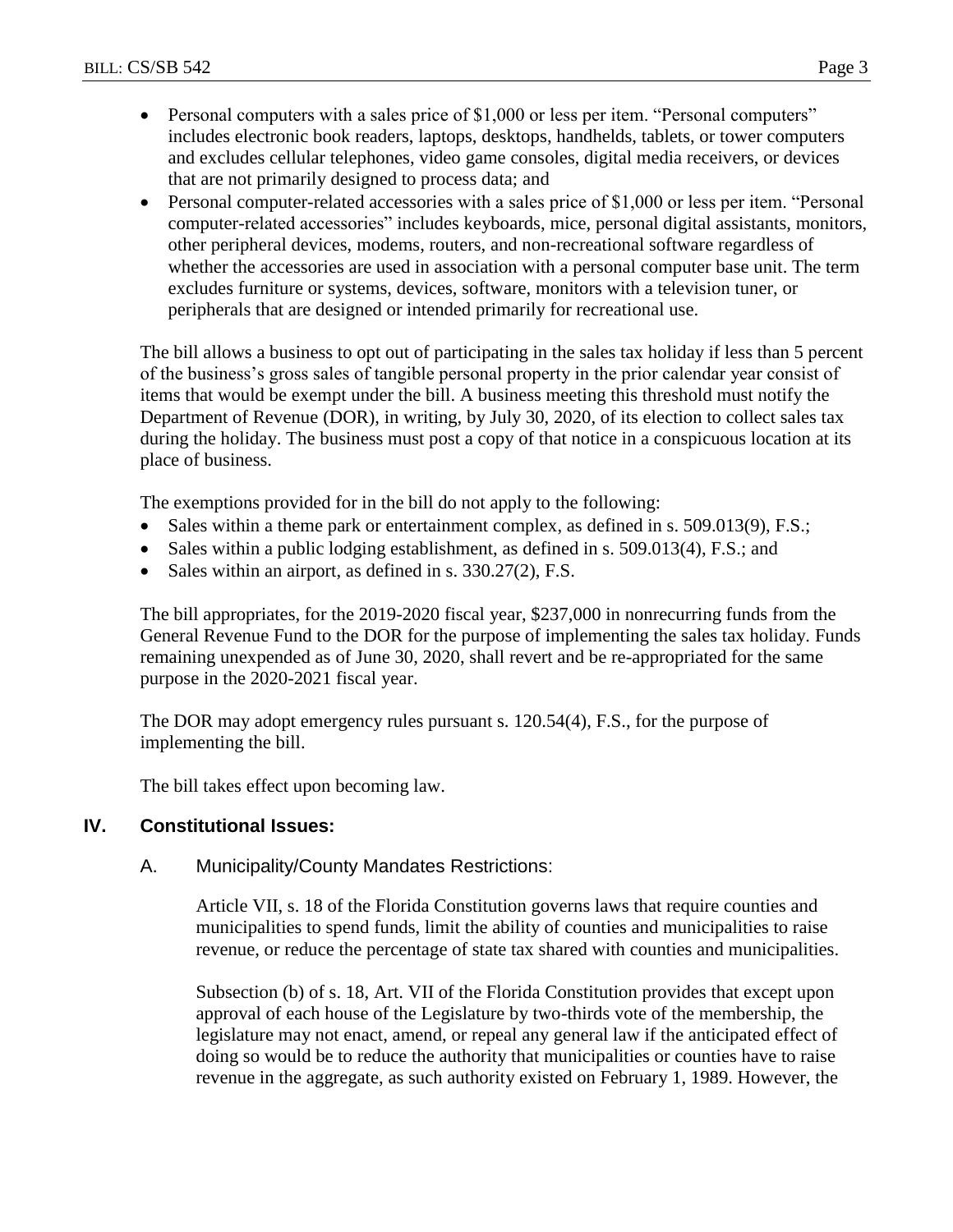mandates requirements do not apply to laws having an insignificant impact,  $11, 12$  which is \$2.1 million or less for Fiscal Year 2019-2020.<sup>13</sup>

B. Public Records/Open Meetings Issues:

None.

C. Trust Funds Restrictions:

None.

D. State Tax or Fee Increases:

None.

E. Other Constitutional Issues:

None.

#### **V. Fiscal Impact Statement:**

A. Tax/Fee Issues:

The Revenue Estimating Conference has not yet met regarding the bill.

B. Private Sector Impact:

Persons purchasing exempted items during the sales tax holidays will realize savings.

C. Government Sector Impact:

The bill appropriates \$237,000 in nonrecurring funds from the General Revenue Fund to the Department of Revenue in Fiscal Year 2019-2020 to administer the "back-to-school" sales tax holiday.

## **VI. Technical Deficiencies:**

None.

## **VII. Related Issues:**

None.

 $\overline{a}$ 

 $11$  FLA. CONST. art. VII, s. 18(d).

 $12$  An insignificant fiscal impact is the amount not greater than the average statewide population for the applicable fiscal year multiplied by \$0.10. *See* Florida Senate Committee on Community Affairs, *Interim Report 2012-115: Insignificant Impact*, (September 2011), available at<http://www.flsenate.gov/PublishedContent/Session/2012/InterimReports/2012-115ca.pdf> (last visited Nov. 12, 2019).

<sup>&</sup>lt;sup>13</sup> Based on the Demographic Estimating Conference's population adopted on July 8, 2019. The conference packet is available at<http://edr.state.fl.us/Content/conferences/population/ConferenceResults.pdf> (last visited Nov. 12, 2019).